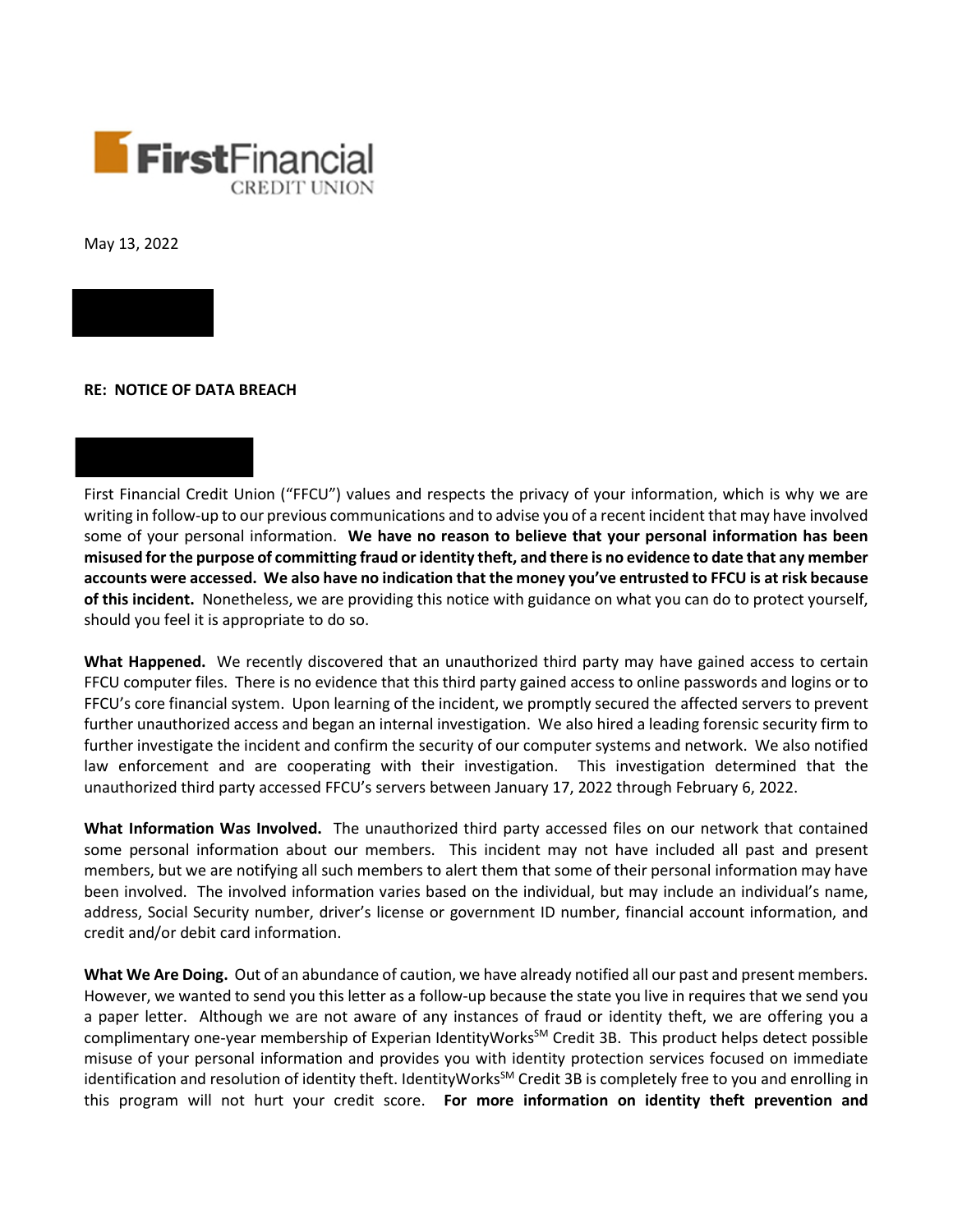**IdentityWorks**SM **Credit 3B, including instructions on how to activate your complimentary one-year membership, please see the additional information provided in this letter.** In addition to the actions described above, we have taken steps to reduce the risk of this type of incident occurring in the future, including but not limited to reviewing FFCU's technical controls to improve our security posture.

**What You Can Do.** You can find more information in the enclosed *Additional Important Information* sheet about steps you can take to protect yourself against identity theft or fraud, including the tips provided by the FTC on fraud alerts, security, and credit freezes. We also encourage you to activate the complimentary credit monitoring and identity theft membership, which is included in this letter.

**Other Important Information.** Please note, nobody from FFCU will ever ask you for personal information through the phone. We value the trust you place in us and take our responsibility to safeguard your personal information seriously. We apologize for any inconvenience or concern this incident might cause. For further information and assistance, please call 1-800-342-8298 from 7:00 a.m. to 6:00 p.m. MST.

We look forward to continuing to serve you and our community.

Sincerely,

Ronald Moorehead President/CEO First Financial Credit Union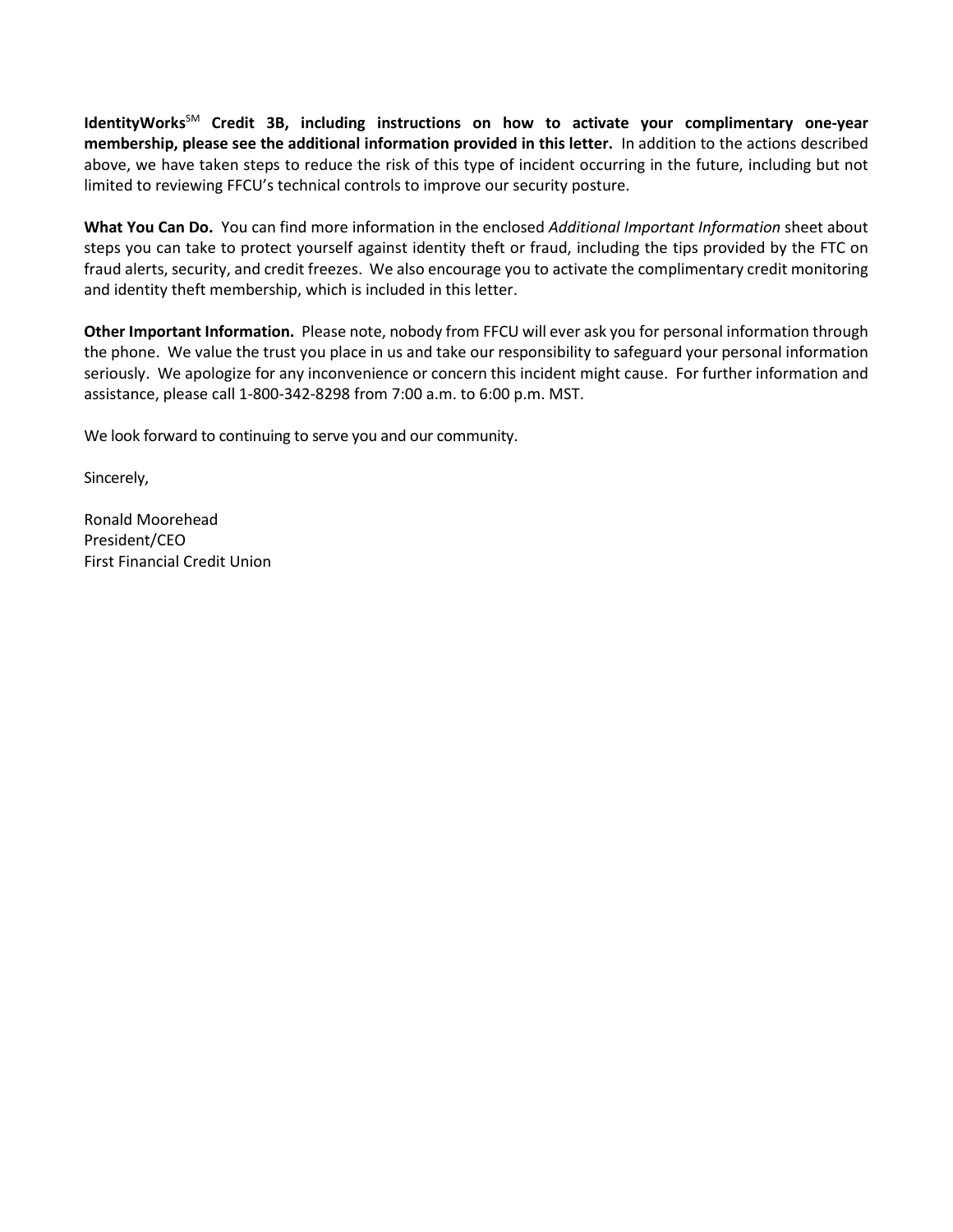## **ACTIVATE COMPLIMENTARY CREDIT MONITORING**

To help protect your identity, we are offering a **complimentary** one-year membership of Experian IdentityWorks<sup>SM</sup> Credit 3B. This product helps detect possible misuse of your personal information and provides you with superior identity protection support focused on immediate identification and resolution of identity theft.

# **Activate IdentityWorks**SM **Credit 3B Now in Three Easy Steps**

## **1. CALL FOR ACTIVATION CODE AND ENGAGEMENT NUMBER:**

Please call our Member Resource Center for your unique Activation Code and FFCU's Engagement Number at (800) 342-8298 or (505) 766-5600, Monday through Friday from 7:30am to 6:00pm MST or on Saturdays from 9:00am to 3:00pm MST. Your unique Activation Code is time sensitive and will only be active for the next 60 days. You will need to obtain your unique Activation Code and FFCU's Engagement Number BEFORE you can visit Experian's website or contact them for more information.

- **2. VISIT EXPERIAN IDENTITYWORKS WEBSITE:** After you have called FFCU and you have received your unique Activation Code and FFCU's Engagement Number, you can then visit the Experian IdentityWorks $^{5M}$ website to enroll online **https://www.experianidworks.com/3bcredit**
- 3. **CREATE ACCOUNT:** Click on the "Get Started" button and enter your unique Activation Code that was provided to you by FFCU to initiate your membership and create your account.

If you have questions about the product, need assistance with identity restoration or would like an alternative to enrolling in Experian IdentityWorks<sup>SM</sup> online, please contact Experian's customer care team at (877) 288-8057. **Before you call Experian directly for assistance,** you will need to provide them with FFCU's Engagement Number and your unique Activation Code as proof of eligibility for the identity restoration services provided by Experian.

#### **ADDITIONAL DETAILS REGARDING YOUR 12-MONTH EXPERIAN IDENTITYWORKS CREDIT 3B MEMBERSHIP:**

A credit card is **not** required for enrollment in Experian IdentityWorks<sup>SM</sup> Credit 3B.

You can contact Experian **immediately without needing to enroll in the product** regarding any fraud issues. Identity Restoration specialists are available to help you address credit and non-credit related fraud.

Once you enroll in Experian IdentityWorks<sup>SM</sup>, you will have access to the following additional features:

- **Experian credit report at signup:** See what information is associated with your credit file. Daily credit reports are available for online members only.\*
- **Credit Monitoring:** Actively monitors Experian, Equifax and Transunion files for indicators of fraud.
- Experian IdentityWorks ExtendCARE<sup>™</sup>: You receive the same high-level of Identity Restoration support even after your Experian IdentityWorks<sup>SM</sup> membership has expired.
- **\$1 Million Identity Theft Insurance\*\*:** Provides coverage for certain costs and unauthorized electronic fund transfers.

**What you can do to protect your information:** There are additional actions you can consider taking to reduce the chances of identity theft or fraud on your account(s). Please refer to www.ExperianIDWorks.com/restoration for this information. If you have any questions about IdentityWorks<sup>SM</sup>, need help understanding something on your credit report or suspect that an item on your credit report may be fraudulent, please contact Experian's customer care team at (877) 288-8057.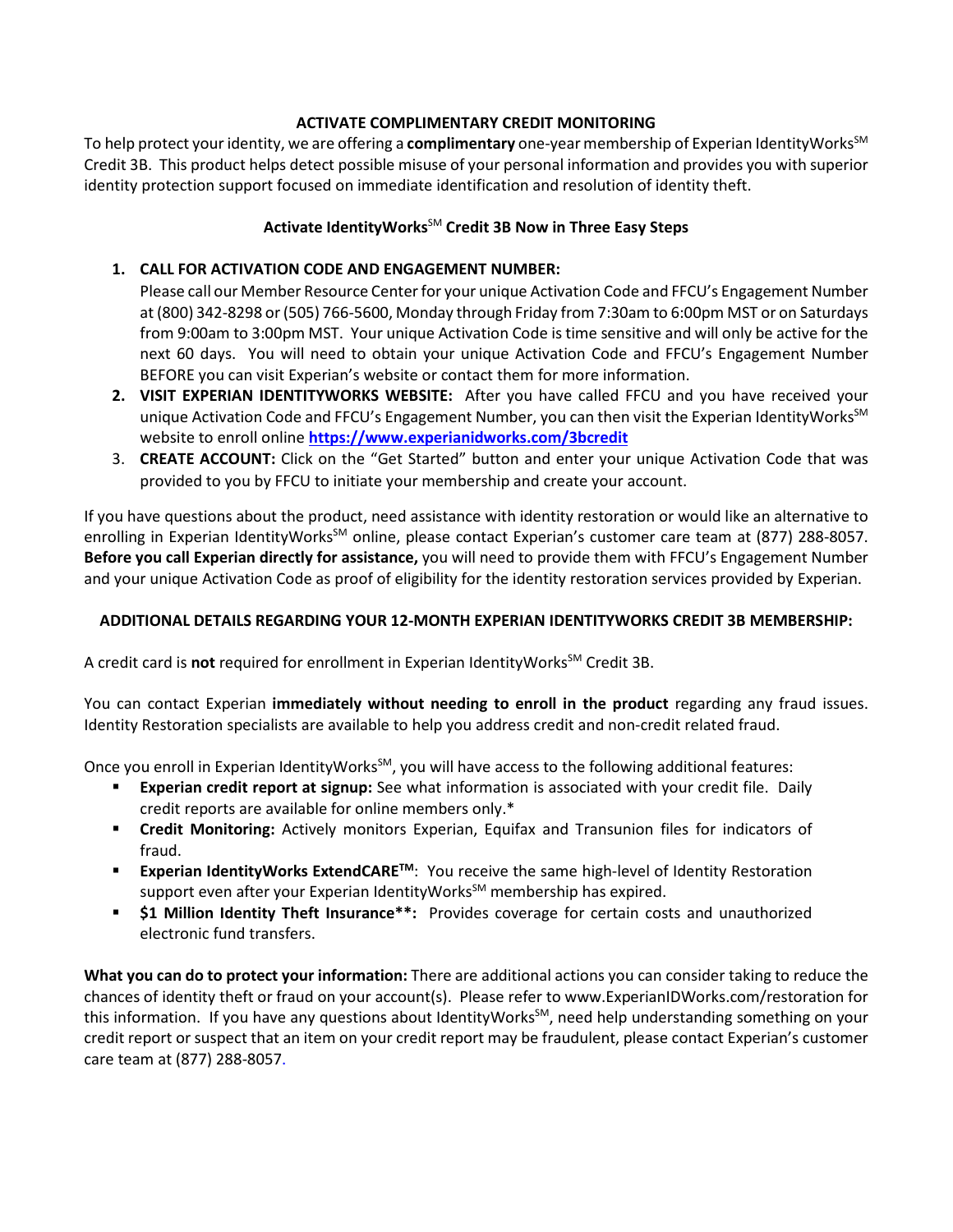\* Offline members will be eligible to call for additional reports quarterly after enrolling.

\*\* Identity theft insurance is underwritten by insurance company subsidiaries or affiliates of American International Group, Inc. (AIG). The description herein is a summary and intended for informational purposes only and does not include all terms, conditions and exclusions of the policies described. Please refer to the actual policies for terms, conditions, and exclusions of coverage. Coverage may not be available in all jurisdictions.